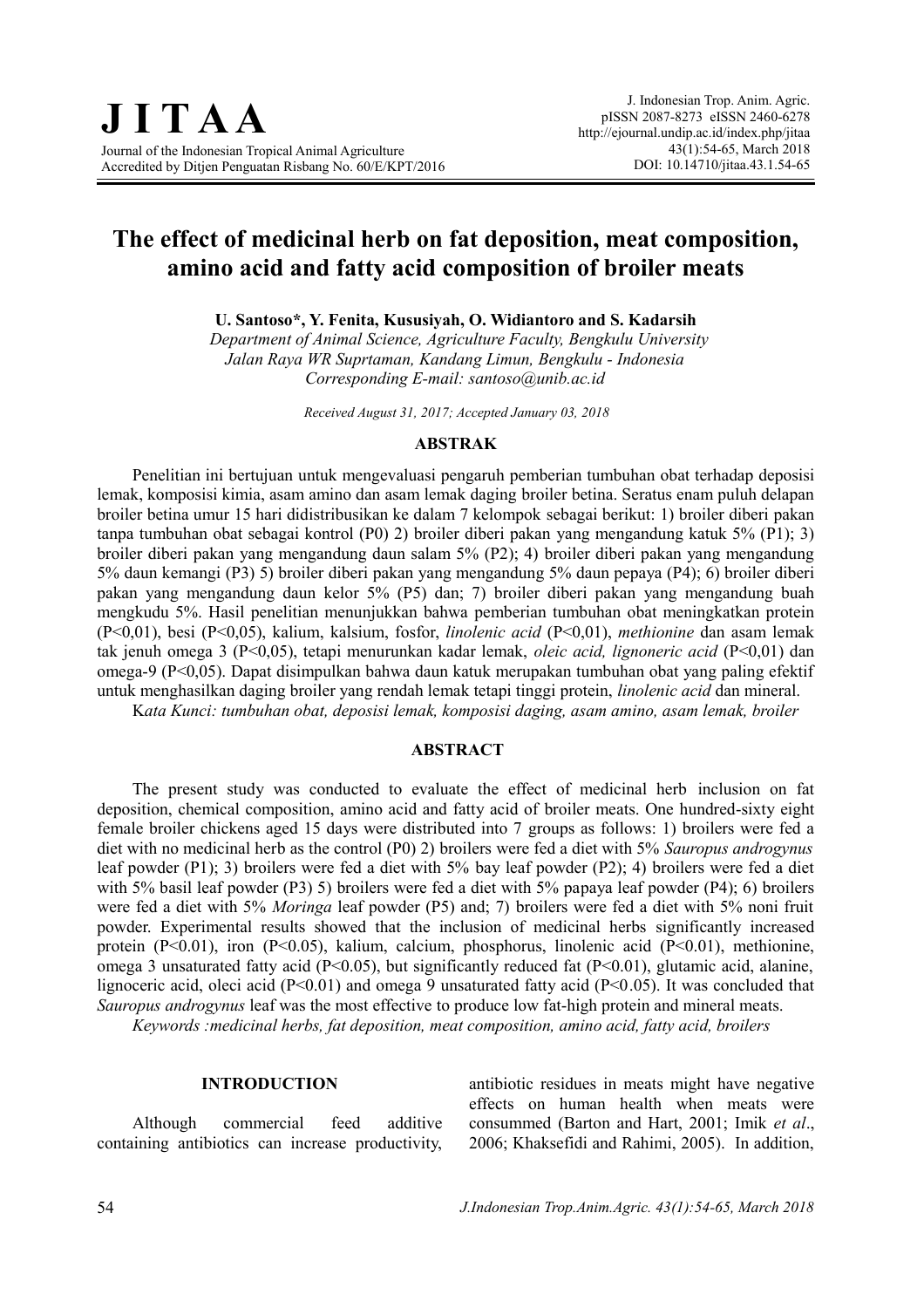commercial feed additives do not contain compounds in order to produce enriched meats (meats with low-fat but rich in protein and mineral). Thus, it needs alternative feed additives, which are safer, drug-free residue and to meet consumer demand.

To overcome these problems, some antioxidant medicinal herbs have been suggested as replacements for antibiotics (Liu *et al.*, 2006; Santoso, 2001; Santoso *et al.*, 2000). These medicinal herbs have low side effect and maintain product quality and livestock performance (Simitzis *et al.*, 2008). Antioxidant compounds found in medicinal herbs include α-tocopherol (vitamin E), β-carotene, ascorbic acid, flavonoids, carotenoids, anthocyanins, phenols, zinc and selenium (Moyo *et al.*, 2012; Atowadi *et al.*, 2010). Basil leaves, *Sauropus androgynus* leaves, bay leaves, noni fruit, papaya leaves, and *Moringa* leaves have potential as alternative feed additives.

Santoso *et al.* (2005) showed that the supplementation of aqueous extract of *Sauropus androgynus* leaves reduced egg cholesterol contents at 40%. In another study (Santoso *et al.*, 2001), the aqueous extract reduced abdominal fat deposition at 20% and decreased carcass fat content at 10%. Santoso and Sartini (2001) reported that the inclusion of *Sauropus androgynus* leaves powder at 3% reduced abdominal fat as much as 30%.

Santoso and Fenita (2015) reported that papaya leaves powder increased protein levels in eggs. Fenita *et al.* (2011) showed that 75 mL noni juice/1 liter of drinking water reduced fat content by 30% and increased protein content by 20%. Hamiyanti *et al.* (2013) reported that adding 0.75% basil leaves powder to the diet increased protein levels, but lowered fat and cholesterol levels of broiler meat. Restiayanti *et al.* (2014) reported that the administration of *Moringa* leaf extract at 50 g/liter drinking water decreased abdominal fat deposition and blood cholesterol in broiler chcikens. The inclusion of bay leaves powder reduced cholesterol levels of broiler carcasses (Suharti *et al.*, 2008). Few studies have reported pertaining effect of medicinal herbs on amino acid and fatty acid compositions of broiler meats.

The present study was conducted to compare the effectiveness of selected medicinal herbs in modifying fat deposition, the contents of protein, fat, moisture, cholesterol, iron, kalium, calsium, phosphorus, amino acid, and fatty acid of broiler meats.

### **MATERIALS AND METHODS**

### **Medicinal Herb Powder**

Basil leaves, *Sauropus androgynus* leaves, bay leaves, noni fruit, papaya leaves, and *Moringa* leaves obtained from the field were airdried for 5 days, milled (1 mm size) and stored in plastic bags before formulating into experimental diets.

## **Animal and Exprimental Diets**

Three hundred broiler chickens aged one day were placed in the brooder. Broilers were given drinking water containing sugar to eliminate the stress. Brooder temperature was set in accordance with the standards of maintenance procedures. At the age of 4 and 21 days, broiler chickens were vaccinated Newcastle Disease. They were diet commercial diets from 1-13 days of age.

One hundred sixty-eight female broiler chickens aged 15 days were distributed into 7 groups. Each treatment group consisted of 4 replicates, and each replicate consisted of 6 female broiler chickens. The 7 treatments were as follows: 1) female broilers were fed a diet with no medicinal herb as the control (P0) 2) female broilers were fed a diet with 5% *Sauropus androgynus* leaf powder (P1); 3) female broilers were fed a diet with 5% bay leaf powder (P2); 4) female broilers were fed a diet with 5% basil leaf powder (P3) 5) female broilers were fed a diet with 5% papaya leaf powder (P4); 6) female broilers were fed a diet with 5% *Moringa* leaf powder (P5) and; 7) female broilers were fed a diet with 5% noni fruit powder. Experimental diets contained 19% crude protein and 3.200 kcal ME/kg. The feedstuffs composition used in the present study was published elsewhere (Santoso *et al.*, 2017b).

## **Sampling and Laboratory Analysis**

At the end of the study (aged 35 days), four female broiler chickens from each treatment group were selected and slaughtered. Fat from abdomen, gizzard, sartorial, neck and heart were removed and weighted. Fatty liver score was determined by comparing the liver color with color standard from 1-5 values. Greater values showed greater fat deposition in the liver.

The leg meats were then collected, grounded and stored at -30<sup>o</sup>C before analysis. Fat, protein, moisture, iron, kalium, calcium and phosphorus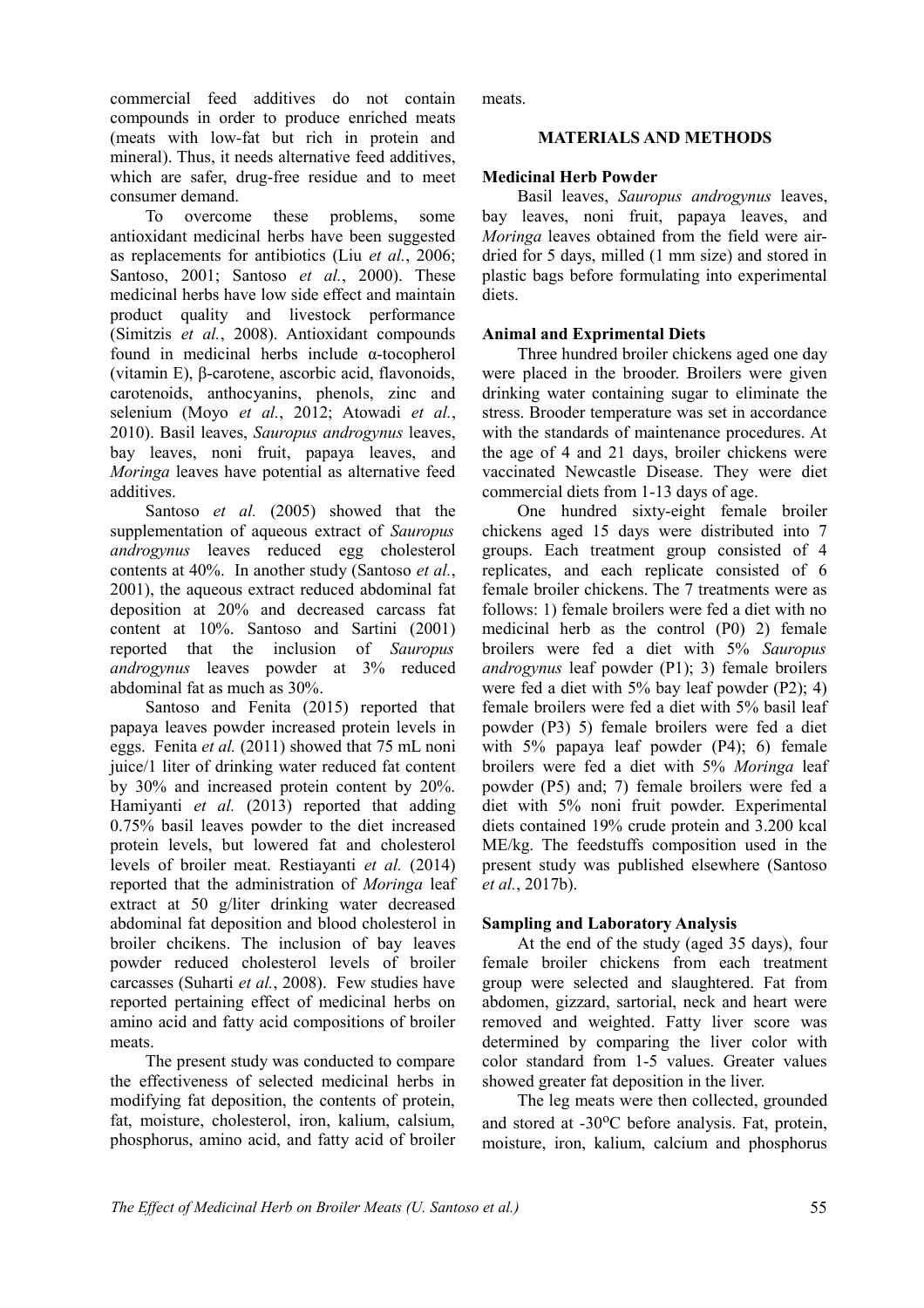were determined by the method of AOAC (2012), whereas cholesterol was determined by the method as described by Dinh *et al*. (2008, 2011). Amino acid composition was measured by the method as described by Henderson and Brooks (2010), and fatty acid composition was determined by the method as described by Almeida *et al.* (2006).

#### **Statistical Analysis**

The experimental results were subjected to a one-way analysis of variance. Significant differences among the treatment groups were determined by Duncan's Multiple Range Test.

#### **RESULTS AND DISCUSSION**

#### **Fat Deposition**

Table 1 shows the effect of medicinal herb on fat deposition and fatty liver score in female broiler chickens. Experimental results showed that the inclusion of medicinal herbs had no effect on abdominal fat, sartorial fat, neck fat, gizzard fat, heart fat and fatty liver score.

The results showed that selected medicinal herbs could not reduce fat deposition in female broiler chickens. Santoso *et al.* (2017b) reported that *Sauropus androgynus* leaves, papaya leaves, bay leaves, basil leaves, *Moringa* leaves and noni fruit contained flavonoids, tannins and phenols. It has been established that these compounds had antilipid properties (Aiura and de Carvalho, 2007; Zang *et al*., 2006; Zarrouki *et al*., 2010). Thus, the contents of these compounds in those medicinal herbs were inadequate to reduce fat depostion.

This study disagrees with the observation of Santoso and Sartini (2001) that the inclusion of *Sauropus androgynus* leaf powder at 3% reduced abdominal fat deposition, and Restiayanti *et al.* (2014) that the supplementation of *Moringa* leaf extract through drinking water reduced abdominal fat deposition. However, the present study agrees with the observation of Tazi (2014) in which the inclusion of *Moringa* at 3-7% had no effect on abdominal fat deposition in broiler chickens. Gurbuz and Ismael (2016) reported that the inclusion of basil leaves at 3% did not reduce abdominal fat deposition in broiler chickens. Fenita *et al.* (2011) stated that the supplementation of noni juice did not reduce abdominal fat in broiler chickens. Abdalla *et al.* (2013) reported that the inclusion of papaya leaves powder at 10% did not reduce abdominal fat pad. Santoso (2015) stated that the

supplementation of papaya leaf extract had no effect on the fatty liver score.

#### **Meat Composition**

Table 2 shows the effect of medicinal herb on chemical composition of female broiler meats. Experimental results showed that the inclusion of medicinal herbs significantly affected fat (P<0.05), protein (P<0.01), iron (P<0.05), kalium, calcium and phosphorus  $(P<0.01)$  but had no effect on cholesterol and moisture. DMRT test showed that fat content of P1 and P4 were lower than the other treatment groups  $(P<0.01)$ . The protein content of P3 was lower than P0, P1, P2, P4 and P5. The iron content of P1 and P5 were higher than P0 and P2. Kalium content of P0 was lower than the other treatment groups, whereas that of P6 was the highest. The calcium content of P0 was lower than that of P1, P2, P4 and P6. The phosphorus content of P0 was lower than that of P1, P4, P5 and P6. The phosphorus content of the P6 and P4 was higher than that of P1 and P5.

The compounds that play a role in lowering fat contents in P1 and P4 might be flavonoids, tannins and phenols (Aiura and de Carvalho, 2007; Zang *et al*., 2006; Zarrouki *et al*., 2010). Santoso *et al.* (2017b) reported that *Moringa* leaves, noni fruit, papaya leaves, *Sauropus androgynus* leaves, basil leaves and bay leaves contained iron at level of 2.00 ppm, 7.80 ppm, 5.61 ppm, 4.02 ppm, 6.43 ppm and 1.59 ppm, respectively. Thus, *Moringa* leaves and *Sauropus androgynus* had lower iron content than noni fruit, papaya leaves and basil leaves. It is assumed that the iron availability of *Moringa* dan *Sauropus androgynus* leaves may be higher resulting in higher iron content of meats. These selected medicinal herbs had high kalium content. The kalium content of *Moringa* leaves, *Sauropus androgynus* leaves, papaya leaves, basil leaves, bay leaves and noni fruit were 1324 mg kalium, 2610 mg kalium, 6762.50-8754.50 mg kalium, 550 mg kalium and 875-2271.2 mg kalium/100 g dry weight, respectively (Alaa *et al*., 2016; Basar and Westendorf, 2012; Dzida, 2010; Gopalakkrishnan *et al*., 2016; Hoe and Siong, 1999; Sharma *et al.,* 2013). Thus, higher kalium content of the selected medicinal herbs might contribute to higher meat kalium content. The contents of calcium and phosphorus in the experimental diets were relatively similar among the treatments (Santoso *et al.*, 2017b). It is postulated that the availability of calcium and phosphorus in the certain medicinal herbs might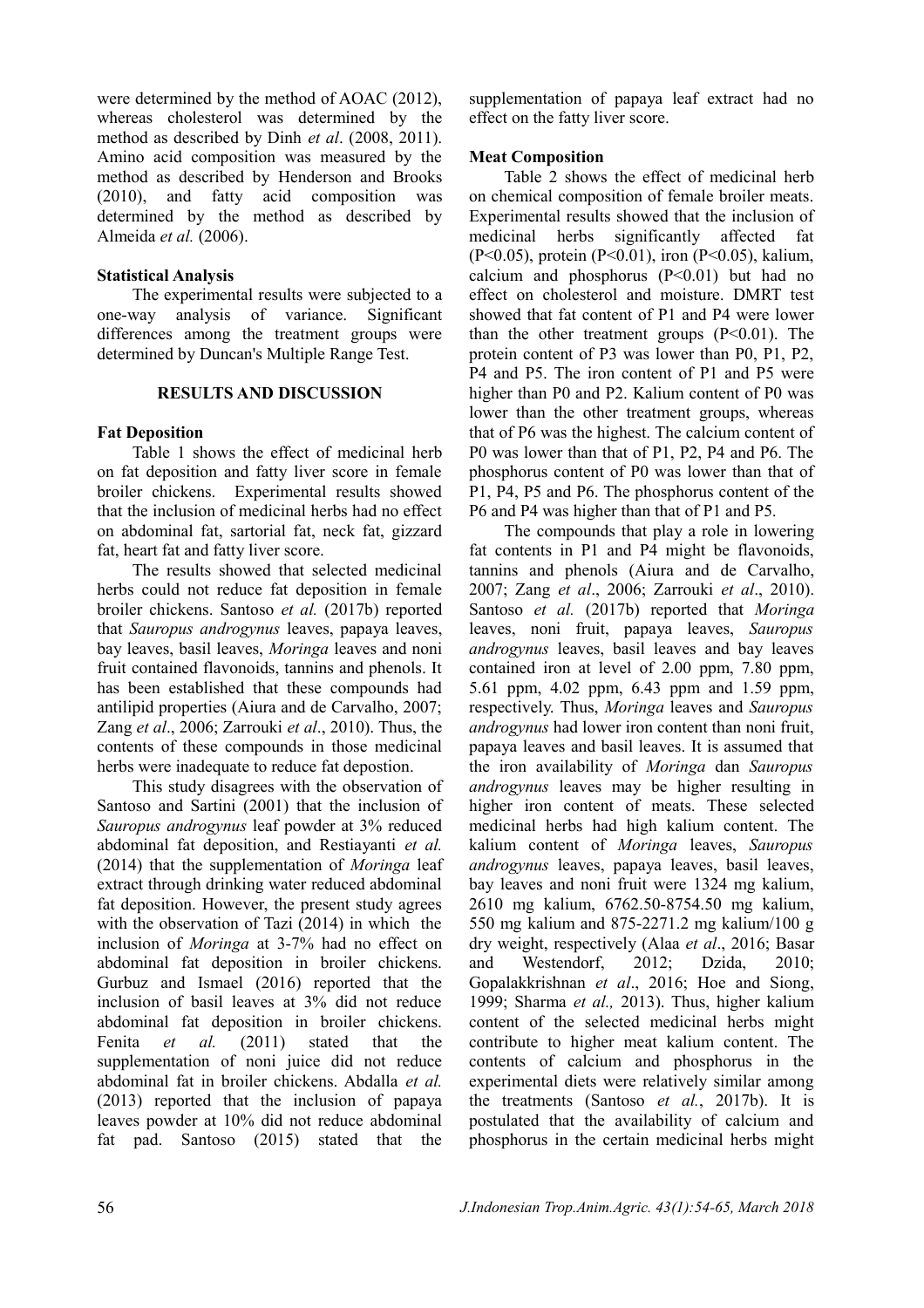Table 1. The Effect of Medicinal Herb on Fat Deposition and Fatty Liver Score in Female Broiler Chcikens

| Variables    | P <sub>0</sub> | P1            | P <sub>2</sub> | P <sub>3</sub> | P <sub>4</sub> | P5            | P6                          | $P-$<br>values |
|--------------|----------------|---------------|----------------|----------------|----------------|---------------|-----------------------------|----------------|
| Abdomen. %   | $1.30+0.53$    | $1.22 + 0.24$ | $1.30+0.60$    | $1.29 + 0.08$  | $1.17+0.12$    | $1.08 + 0.29$ | $1.60 + 0.29$ <sup>ns</sup> | 0.378          |
| Sartorial, % | $0.55 + 0.21$  | $0.54 + 0.23$ | $0.59 + 0.17$  | $0.79 + 0.09$  | $0.52+0.11$    | $0.54 + 0.18$ | $0.61 + 0.25$ <sup>ns</sup> | 0.558          |
| Neck, $\%$   | $0.05 + 0.01$  | $0.04 + 0.02$ | $0.05 + 0.02$  | $0.04 + 0.01$  | $0.04 + 0.01$  | $0.05 + 0.02$ | $0.04+0.01$ <sup>ns</sup>   | 0.836          |
| Gizzard, %   | $0.68 + 0.20$  | $0.49 + 0.15$ | $0.60 + 0.17$  | $0.62+0.09$    | $0.54 + 0.06$  | $0.47 + 0.05$ | $0.45 + 0.14$               | 0.199          |
| Heart, %     | $0.06 + 0.02$  | $0.05 + 0.03$ | $0.07+0.01$    | $0.06 + 0.02$  | $0.07+0.01$    | $0.06 + 0.02$ | $0.05+0.02$ <sup>ns</sup>   | 0.885          |
| <b>FLS</b>   | $1.2 + 0.24$   | 1.0<br>$+0$   | $1.3 + 0.29$   | 1.3<br>$+0.47$ | $1.4 + 0.48$   | $1.0 + 0$     | $1.3 + 0.29$ <sup>ns</sup>  | 0.523          |

P0= the control; P1= *Sauropus androgynus* leaf; P2= Bay leaf; P3= Basil leaf; P4= Papaya leaf; P5= *Moringa* leaf; P6= Noni fruit. FLS= fatty liver score

Table 2. The Effect of Medicinal Herb on Chemical Composition of Female Broiler Meats

| Variables                 | P <sub>0</sub>             | P <sub>1</sub>             | <b>P2</b>         | P <sub>3</sub>                                                                  | <b>P4</b>        | P <sub>5</sub>                                             | <b>P6</b>                                                                                                                                                         | $P-$<br>values |
|---------------------------|----------------------------|----------------------------|-------------------|---------------------------------------------------------------------------------|------------------|------------------------------------------------------------|-------------------------------------------------------------------------------------------------------------------------------------------------------------------|----------------|
| Fat,<br>$\%$              | $7.72 \pm 1.04^b$          | $5.66 + 0.38$ <sup>a</sup> | $6.95 \pm 0.40^b$ | $6.99 \pm 1.60^b$                                                               |                  | $5.96 \pm 0.88^a$ 6.83 $\pm 0.10^b$                        | $7.55 \pm 0.37$ <sup>b*</sup>                                                                                                                                     | 0.019          |
| Protein,<br>$\frac{0}{0}$ |                            |                            |                   |                                                                                 |                  |                                                            | $16.27\pm0.38^{bc}$ $16.75\pm0.14^{c}$ $16.20\pm0.12^{b}$ $15.74\pm0.38^{a}$ $16.47\pm0.19^{bc}$ $15.89\pm0.13^{ab}$ $16.40\pm0.24^{bc**}$ $0.000$                |                |
| Moisture,<br>$\%$         | $69.89 + 0.72$             | $69.24 + 0.24$             | $69.69 + 0.44$    | $69.20 \pm 0.84$                                                                | $68.72 \pm 0.27$ | $69.49 \pm 1.34$                                           | $68.18 + 1.12$ <sup>ns</sup>                                                                                                                                      | 0.100          |
| Cholesterol,<br>mg/100 g  | $2.17+0.10$                | $1.94 + 0.07$              | $1.89 + 0.11$     | $2.04 \pm 0.11$                                                                 | $2.07+0.25$      | $2.05 \pm 0.03$                                            | $1.93 + 0.12$ <sup>ns</sup> 0.066                                                                                                                                 |                |
| Iron,<br>mg/100 g         | $1.55 + 0.07^{ab}$         |                            |                   | $1.65+0.10^c$ $1.59+0.03^{ab}$ $1.60+0.04^{abc}$ $1.64+0.05^{bc}$ $1.52+0.03^a$ |                  |                                                            | $1.63+0.03$ bc* 0.027                                                                                                                                             |                |
| Kalium,<br>mg/100 g       | $1.35 \pm 0.03^{\text{a}}$ |                            |                   | $1.41 \pm 0.03^b$ $1.41 \pm 0.03^b$ $1.41 \pm 0.02^b$                           |                  | $1.43 \pm 0.02$ <sup>bc</sup> $1.40 \pm 0.02$ <sup>b</sup> | $1.46 \pm 0.02$ <sup>c**</sup> 0.000                                                                                                                              |                |
| Calcium,<br>mg/100 g      |                            |                            |                   |                                                                                 |                  |                                                            | $13.50\pm0.38^{ab}$ $14.13\pm0.14^{c}$ $14.15\pm0.10^{c}$ $13.35\pm0.30^{a}$ $13.98\pm0.20^{c}$ $13.91\pm0.27^{bc}$ $14.16\pm0.56^{c**}$ $0.004$                  |                |
| mg/100 g                  |                            |                            |                   |                                                                                 |                  |                                                            | Phosphorus, $197.3 \pm 5.74^a$ 209.5 $\pm 6.24^b$ 208.0 $\pm 0.82^{ab}$ 208.5 $\pm 6.40^{ab}$ 225.8 $\pm 11.76^c$ 213.8 $\pm 7.93^b$ 224.3 $\pm 5.74^{c**}$ 0.000 |                |

P0= the control; P1= *Sauropus androgynus* leaf; P2= Bay leaf; P3= Basil leaf; P4= Papaya leaf; P5= *Moringa* leaf; P6= Noni fruit.

be higher. The mechanism of lower meat protein content of meats in female broiler chcikens fed diet containing basil leaves is unkown.

This study agrees with the observation of Santoso and Sartini (2001) that the inclusion of *Sauropus androgynus* leaves powder at 3% reduced carcass fat in broiler chickens. Santoso *et al.* (2015) reported that the inclusion of fermented *Sauropus androgynus* leaves powder at 5%

reduced meat fat in broiler chickens. However, the present study disagrees with the observation of Fenita *et al.* (2011) in which supplementation of noni fruit juice at 25-75 mL/litre drinking water reduced fat content of broiler meats; Hamiyanti *et al.* (2013) that basil leaf reduced fat content in broiler meat; Santoso and Fenita (2015) that the inclusion of papaya leaf powder increased fay content in quail eggs and; Ismoyowati *et al.*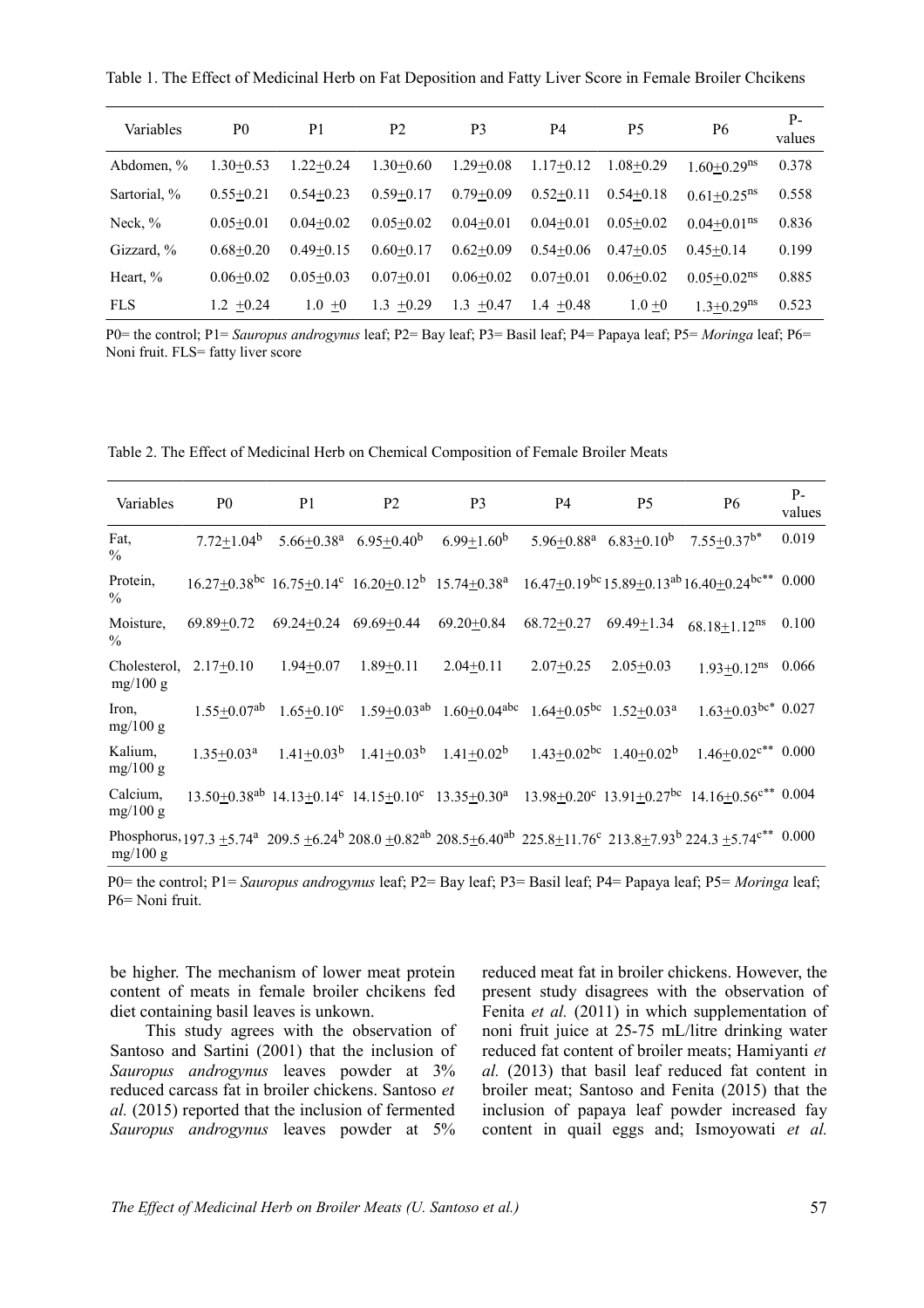(2016) that the inclusion of bay leaf at 6-9% reduced meat fat of duck. It appears that the medicinal herb effect is affected by species and animal ages.

The present study showed lower protein content of meats in broiler chickens fed diet containing basil leaf as compared with the control, whereas other treatment groups statistically similar to the control. The present study disagrees with the results of Fenita *et al.* (2011) that noni fruit juice increased meat protein in broiler chickens; and Santoso and Fenita (2015) who reported that the inclusion of papaya leaf powder increased protein contents in quail eggs. The low protein content in broiler chicken fed diet containing basil leaf in the present study was in contrast with the observation of Hamiyanti *et al.* (2013) who reported that the inclusion of basil leaf powder at 0.75-1.25% increased protein content of broiler meat.

The present study showed that the inclusion of the selected medicinal herbs had no effect on the cholesterol content of broiler meats. This study disagrees with Hamiyanti *et al.* (2013) who reported that basil leaf reduced cholesterol; Tonga *et al.* (2016) who reported that the inclusion of *Moringa* leaf powder at 3-12% reduced cholesterol content of broiler meat; Ismoyowati *et al.* (2016) who reported that the inclusion of bay leaf at 9% reduced meat cholesterol in duck and Sujana *et al.* (2007) who reported that the noni fruit powder reduced cholesterol content of broiler meat. The present study agrees with the observation of Suharti *et al.* (2008) that the inclusion of bay leaf podwer at 1-3% did not reduce cholesterol content of broiler carcass.

Santoso *et al.* (2017b) reported that *Moringa* leaf, noni fruit, papaya leaf, *Sauropus* leaf, basil leaf, and bay leaf contained iron at a level of 2 ppm, 7.80 ppm, 5.61 ppm, 4.02 ppm, 6.43 ppm, 1.59 ppm, respectively. It appears that the availability of iron of *Sauropus androgynus* leaf is higher than the others resulting in the highest iron content of broiler meats. This study agrees with Santoso *et al.* (2015) who reported that the supplementation of fermented *Sauropus androgynus* increased iron content of broiler meats.

Iron from *Moringa* leaf may be not adequate to improve the iron content of broiler meat in the present study, resulting in similar iron content of broiler meat as compared with the control. This study disagrees with the results of Suzana *et al.* (2017) that the *Moringa* leaves extract could

improve iron deficiency anemia in women, and Tessera *et al.* (2015) who reported that 5% *Moringa* leaves powder blended cookies have a potential to supply 53.6% of Fe to satisfy the RDA (9 mg/day) required by lactating mothers. In general, it might have a possibility to contribute better Fe content for lactating mothers to combat Iron deficiency problems. The difference of results may be caused by difference of species used in the study.

All the selected medicinal herbs increased kalium content of broiler meats. The present study disagrees with the observation of Santoso *et al.* (2010) that the supplementation of *Sauropus androgynus* did not increase the kalium content of broiler meat. No study was found on the effect of the other medicinal herbs on the kalium content of broiler meats. A higher kalium in broiler meat in P1, P2, P3, P4, P5 and P6 may be benefit for human health. Avani (2013) stated that within the body, kalium is the principal cation in intracellular fluid and participates in acid-base balance, regulation of osmotic pressure, conduction of nerve impulses, muscle contraction, cell membrane function and more. A high dietary intake of kalium has been shown to protect people from a number of conditions that affect the cardiovascular system, kidneys, and bones, and decrease blood pressure.

There is no study pertaining effect of the selected medicinal herbs on calcium and phosphorus contents of broiler meats. A higher phosphorus in broiler meat in P1, P4, P5 and P6 and calcium in P1, P2, P4 and P6 may be benefit for human helath. Renkema *et al.* (2008) stated that the control of plasma calcium  $(Ca^{2+})$  and phosphate (Pi) levels is essential to the performance of many vital physiological functions. Muscle contraction, blood clotting and neuronal excitation all require  $Ca^{2+}$ , whereas Pi is vital to intracellular signaling, as a component of membrane lipids and to build the backbone of DNA. Moreover, significant elements of bone are Ca2+ and Pi. Thus, *Sauropus androgynus* leaves, bay leaves, papaya leaves and noni fruit may be able to prevent osteoporotic conditions.

## **Amino Acid Composition**

The effect of medicinal herb on amino acid composition of female broiler meats is presented in Table 3. Experimental results showed that the inclusion of medicinal herbs significantly affected glutamic acid  $(P<0.01)$  and alanine  $(P<0.01)$ , and methionine (P<0.05) but had no effect on other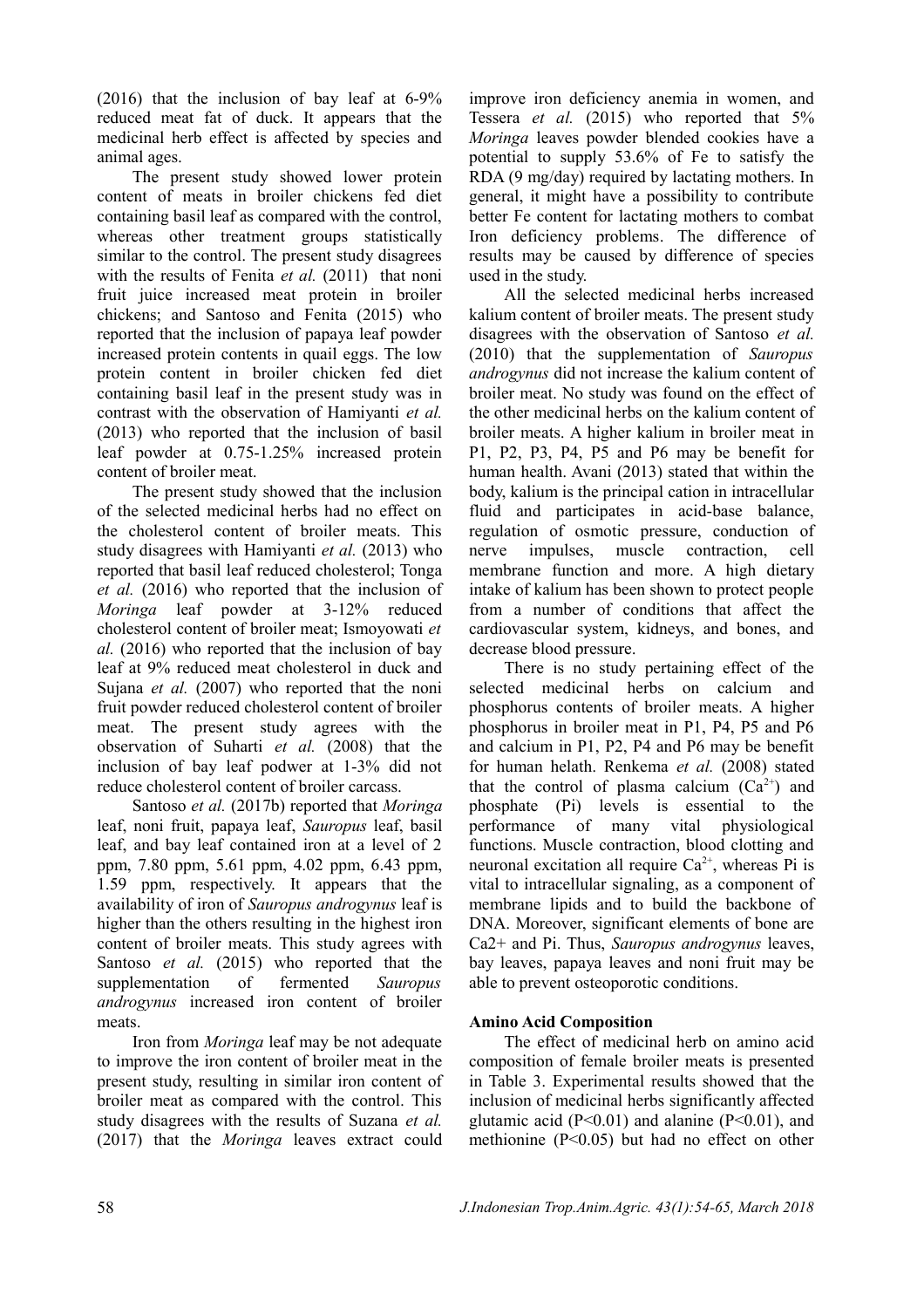amino acids. P0 had higher glutamic acid than P1, P2, P3, P4, P5 and P6 (P<0.01). P5 and P6 had lower alanine than P0, P1, P2, P3 and P4. P0 and P2 had lower methionine than P1, P3, P4 and P6 but statistically similar to P5.

*Moringa* leaves, *Sauropus androgynus* leaves, basil leaves and bay leaves contained glutamic acid at level of 15.14 g/100 g protein (Okereke and Akaninwor, 2013), 2.221% (Santoso *et al*., 2015), 0.11 mg/g extract (Bleiziffer *et al*., 2017), 621.2 mg% dry basis (Lee *et al.*, 2005), respectively. Although selected medicinal herbs contained relatively high glutamic acid, the glutamic acid contents of meats were lower than the control group. The mechanism of lower meat glutamic acid is unknown.

*Moringa* leaf contained 0.99 g methionine/100 dry weight (Olaofe *et al.*, 2013); noni fruit contained 3 mg methionine/100 g pulp (Lindsay and Golden, 2012); bay leaf contained methionine 80.3 mg% dry weight (Lee *et al*., 2005), *Sauropus androgynus* leaf (sun-dried leaf) contained 0.281% methionine (Santoso *et al*., 2015). Methionine present in the selected medicinal herbs may contribute to an increase in methionine content of broiler meats. *Sauropus androgynus* leaf extract increased the number of *Bacillus subtilis* and *Lactobacillus sp.* in gastrointestinal tract (Santoso *et al.*, 2001)*.* Al-Fataftah *et al.* (2013) reported that an increase in *Lactobacillus sp* enhanced the methionine content of broiler meats. They also reported that the microbial strains had potential for enhancing biosynthesis of methionine.

The mechanism of lower meat alanine in broiler fed diets containing either *Moringa* leaf or noni fruit is unknown. *Moringa* leaf contained 3.29 g alanine/100 g dry weight (Olaofe *et al.*, 2013), whereas noni fruit contained 15 mg alanine/100 g noni pulp (Lindsay and Golden, 2012). Alanine can be synthesized from pyruvate and branched chain amino acids such valine, leucine and isoleucine. It appears that *Moringa* leaf and noni fruit may have antinutrition,whch inhibit alanine synthesis or reduce alanine availability.The present study disagrees with the observation of Santoso *et al.* (2015) who reported that fermented *Sauropus androgynus* leaf powder increased glutamic acid, aspartic acid, glysine, histidine, arginine, alanine, proline, tyrosine, valine, leucine, phenylalanine, and lysine of broiler meats but did not increase methionine. Santoso and Fenita (2016) reported that the

inclusion of *Sauropus androgynus* leaf extract increased glutamic acid of egg but no effect on methionine and alanine. Santoso *et al.* (2017a) reported that the inclusion of *Sauropus androgynus* leaf extract had no effect on methionine and alanine of eggs. There is no study pertaining effect of bay leaf, basil leaf, papaya leaf, *Moringa* leaf and noni fruit on amino acid composition of broiler meats.

## **Fatty Acid Composition**

The effect of medicinal herb on fatty acid composition of female broiler meats is presented in Table 4. Experimental results showed that the inclusion of medicinal herbs significantly affected oleic acid (P<0.05), linolenic acid (P<0.01), lignoceric acid (P<0.05), omega 3-unsaturated fatty acid P<0.05), and omega 9-unsaturated fatty acid but had no effect on other fatty acids. P2 and P3 had lower oleic acid than P0, P2 and P5. P0 had lower linolenic acid than P1, P2, P3, P4. P5, and P6. P4, P5 and P6 had lower lignoceric acid than P0, P1, P2 and P3. P2 had the highest lignoceric acid. P0 had lower omega 3 unsaturated fatty acids than the other groups. P3, P4 and P6 had lower omega 9 than P0, P1, P2 and P5.

*Moringa* leaves oil contained 9.32% linolenic acid, 48.88% oleic acid and 0.72% lignoseric acid (Al Juhaimi *et al.*, 2016). *Sauropus androgynus* leaves contained 21.39% oleic acid and 0.14% linolenic acid (Santoso, 2014). Basil leaves contained 325.88 ppm oleic acid, 29.57 ppm linolenic acid (Vidhani *et al.*, 2016). Bay leaf contained 12.3% oleic acid, 17.8% linolenic acid and 6% lignoceric acid (Lee *et al.*, 2005). The data may indicate that higher meat linolenic acid in broiler chickens fed diet containing medicinal herbs may result from the inclusion of linolenic acid from medicinal herbs. However, it is unkownm why meat oleic acid in P3, P4 and P6 were lower than the control.

An increase in linolenic acid in the broiler fed diet containing *Sauropus androgynus* leaf in the present study agrees with the observation of Santoso *et al.* (2015, 2017c) that fermented *Sauropus androgynus* leaf powder or fermented *Sauropus androgynus* leaf extract increased linolenic acid of broiler meats. The present study disagrees with Kurniawan *et al.* (2015) who reported that the inclusion of noni fruit did not increase linonelic acid of duck meat. The improvement of linolenic acid of broiler meats in the present study is in contrast with the observation of Dany *et al.* (2016) in which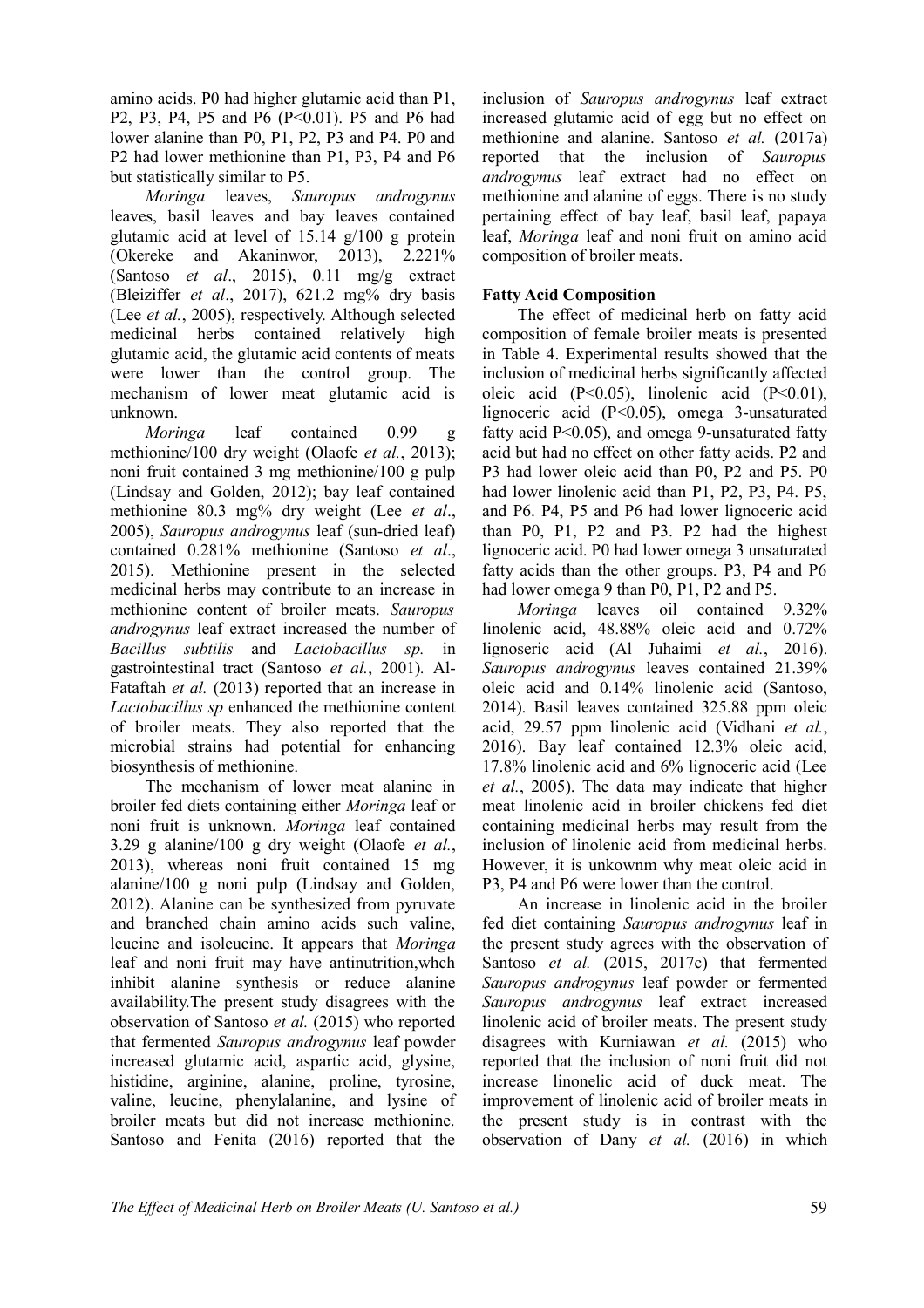| Variables, %                               | P <sub>0</sub>               | P <sub>1</sub>    | P <sub>2</sub>                | P <sub>3</sub>               | <b>P4</b>                    | P <sub>5</sub>               | <b>P6</b>                      | $P -$<br>values |
|--------------------------------------------|------------------------------|-------------------|-------------------------------|------------------------------|------------------------------|------------------------------|--------------------------------|-----------------|
| Aspartic acid $1.71 \pm 0.11$              |                              | $1.71 + 0.38$     | $1.63 \pm 0.09$               | $1.81 + 0.15$                | $1.68 + 0.07$                | $1.60 + 0.07$                | $1.58 + 0.26$ <sup>ns</sup>    | 0.366           |
| Glutamic acid $3.87 \pm 0.07$ <sup>c</sup> |                              | $3.04 \pm 0.43^b$ | $2.75 \pm 0.20$ <sup>ab</sup> | $2.98 \pm 0.41$ <sup>b</sup> | $2.52 \pm 0.81$ <sup>a</sup> | $2.50 \pm 0.33$ <sup>a</sup> | $2.36 \pm 0.43$ <sup>a**</sup> | 0.0006          |
| Serine                                     | $0.41 \pm 0.18$              | $0.64 \pm 0.13$   | $0.62 \pm 0.08$               | $0.63 \pm 0.12$              | $0.62 \pm 0.07$              | $0.57 + 0.08$                | $0.51 \pm 0.09$ <sup>ns</sup>  | 0.074           |
| Histidine                                  | $0.44 + 0.04$                | $0.50 + 0.05$     | $0.46 + 0.03$                 | $0.49 + 0.06$                | $0.47 + 0.03$                | $0.39 + 0.06$                | $0.42 \pm 0.12$ <sup>ns</sup>  | 0.735           |
| Glycine                                    | $0.53 + 0.15$                | $0.87 + 0.07$     | $0.84 + 0.07$                 | $0.88 + 0.46$                | $0.77 + 0.12$                | $0.64 \pm 0.21$              | $0.68 + 0.08$ ns               | 0.187           |
| Threonine                                  | $0.60 + 0.15$                | $0.74 + 0.14$     | $0.70 + 0.04$                 | $0.65 \pm 0.24$              | $0.65 \pm 0.21$              | $0.62 \pm 0.14$              | $0.60 + 0.14$ <sup>ns</sup>    | 0.834           |
| Arginine                                   | $1.11 \pm 0.11$              | $1.21 \pm 0.14$   | $1.14 \pm 0.06$               | $1.05 \pm 0.39$              | $1.19 + 0.10$                | $1.02 \pm 0.20$              | $1.00 + 0.20$ <sup>ns</sup>    | 0.644           |
| Alanine                                    | $1.24 \pm 0.16^b$            | $1.09 \pm 6.13^b$ | $1.08 \pm 0.02^b$             | $1.07 \pm 0.07^b$            | $1.08 \pm 0.06^b$            | $0.89 + 17a$                 | $0.83 \pm 0.22$ <sup>a**</sup> | 0.007           |
| Tyrosine                                   | $0.54 + 0.08$                | $0.63 \pm 0.08$   | $0.52 + 0.09$                 | $0.59 + 0.14$                | $0.71 \pm 0.23$              | $0.51 \pm 0.06$              | $0.51 \pm 0.09$ <sup>ns</sup>  | 0.240           |
| Methionine                                 | $0.39 \pm 0.07$ <sup>a</sup> | $0.55 \pm 0.06^b$ | $0.41 \pm 0.11$ <sup>a</sup>  | $0.54 \pm 0.09^b$            | $0.52 \pm 0.02^b$            | $0.43 \pm 0.06^{ab}$         | $0.51 \pm 0.11^{b*}$           | 0.027           |
| Valine                                     | $0.95 \pm 0.0.03$            | $0.92 \pm 0.13$   | $0.88 + 0.09$                 | $1.03 \pm 0.10$              | $0.92 \pm 0.08$              | $0.81 + 0.13$                | $0.77 \pm 0.15$ <sup>ns</sup>  | 0.084           |
| Phenylalanine $0.63 \pm 0.23$              |                              | $0.78 + 0.11$     | $0.72 \pm 0.04$               | $0.83 + 0.05$                | $0.70 + 0.07$                | $0.68 + 0.08$                | $0.62 \pm 0.11$ <sup>ns</sup>  | 0.478           |
| I-leucine                                  | $0.90 \pm 0.10$              | $0.95 \pm 0.11$   | $0.80 + 0.19$                 | $1.05 \pm 0.09$              | $0.91 \pm 0.11$              | $0.82 + 0.14$                | $0.83 \pm 0.12$ <sup>ns</sup>  | 0.451           |
| Leucine                                    | $1.38 + 0.11$                | $1.47 \pm 0.21$   | $1.42 \pm 0.04$               | $1.22 \pm 0.29$              | $1.56 + 0.20$                | $1.30 \pm 0.15$              | $1.26 \pm 0.21$ <sup>ns</sup>  | 0.172           |
| Lysine                                     | $1.33+0.24$                  | $1.67 \pm 0.34$   | $1.41 \pm 0.15$               | $1.52 \pm 0.25$              | $1.63 \pm 0.25$              | $1.53 \pm 0.27$              | $1.36 \pm 0.25$ <sup>ns</sup>  | 0.419           |
| Amino acid<br>total                        | $14.68 \pm 0.62$             | $15.08 + 1.90$    | $13.95 + 0.87$                | $14.79 + 1.60$               | $14.27 \pm 1.14$             | $12.77 + 1.63$               | $12.47 \pm 1.96$ <sup>ns</sup> | 0.176           |

Table 3. The Effect of Medicinal Herb on Amino Acid Composition of Female Broiler Meats

P0= the control; P1= *Sauropus androgynus* leaf; P2= Bay leaf; P3= Basil leaf; P4= Papaya leaf; P5= *Moringa* leaf; P6= Noni fruit.

*Moringa* leaf meal inclusion reduced linolenic acid in the intramuscular fat of the *Longissimus dorsi* muscle of pig. The present results showed similar results to the observation of Kirubakaran *et al.* (2011) that the inclusion of basil leaf meal at 1 and 2 g/kg contributed significantly to elevating the yolk linolenic acid. Jafari *et al.* (2017) reported that the inclusion of papaya leaf extract increased linolenic acid of the rumen liquor.

Reduction of meat oleic acid in broiler chickens fed diet containing either noni fruit or papaya leaf in the present study is in contrast with Kurniawan *et al.* (2015) who reported that the inclusion of noni fruit at 3% did not reduce oleic acid of duck meats, and Jafari *et al.* (2017) who reported that papaya leaf inclusion did not reduce oleic acid of rumen liquor. The present study, however, agrees with the observation of Kirubakaran *et al.* (2011) who reported that basil leaf inclusion reduced oleic acid of layer yolk.

This research might help to maintain broiler

chickens without the need for antibiotics as a feed additive and to develop organic farming for broiler chickens.In addition, the present study might help to develop enriched meats (these meats contained lower fat but higher in protein, mineral, methionine, linolenic acid with no antibiotic residue), which will meet the demand of consumers.

#### **CONCLUSION**

The inclusion of medicinal herbs did not reduce fat deposition in female broiler chickens. The selected medicinal herbs increased linolenic and omega 3 unsaturated fatty acids and kalium of broiler meats but reduced glutamic acid of broiler meats. Female broiler chickens fed diet containing either *Sauropus androgynus* or papaya leaves had lower meat fat as compared with the control. Furthermore, female broiler chickens fed diet containing *Sauropus androgynus* leaf increased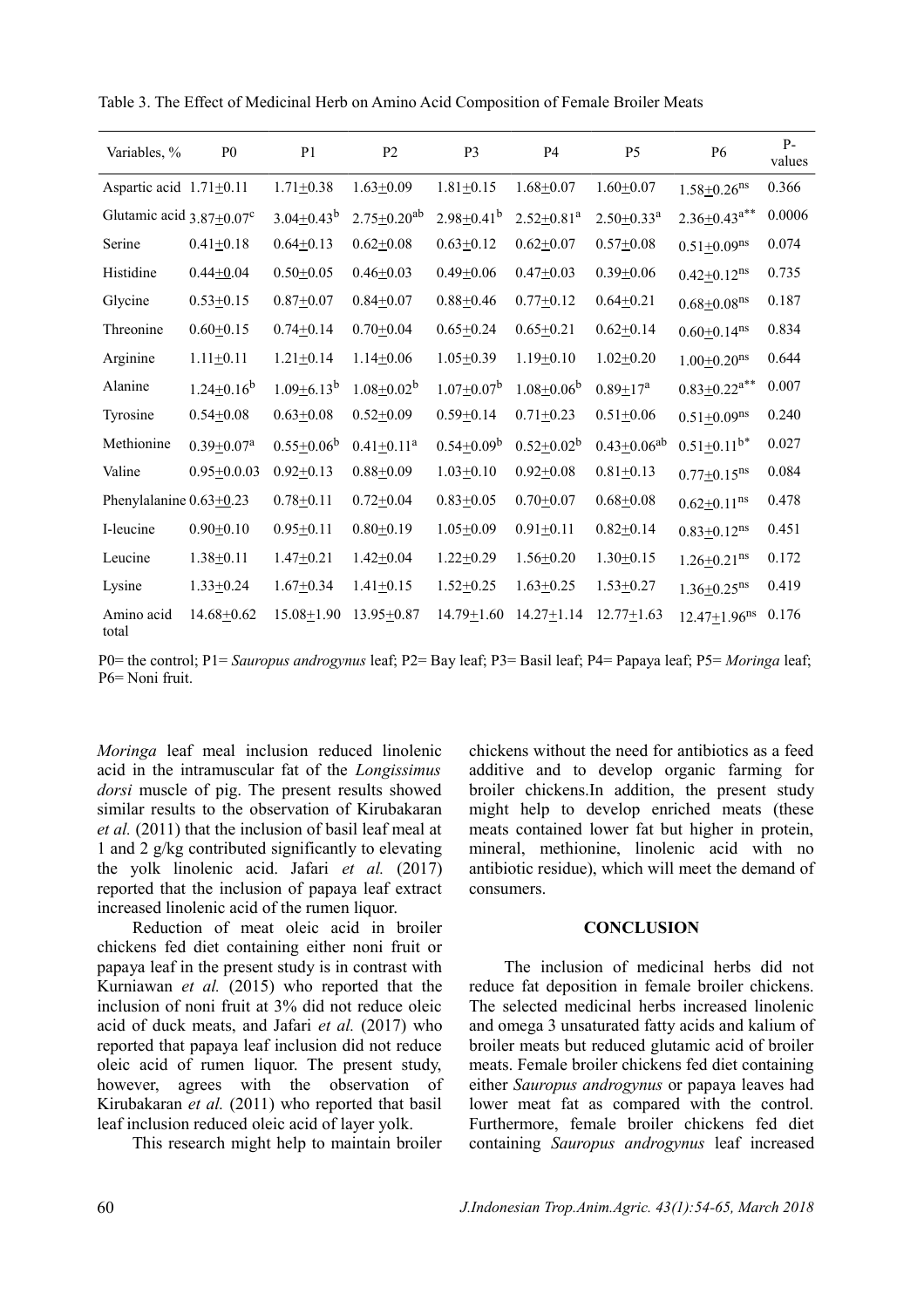|  | Table 4. The Effect of Medicinal Herb on Fatty Acid Composition of Female Broiler Meats |
|--|-----------------------------------------------------------------------------------------|
|--|-----------------------------------------------------------------------------------------|

| Variables, % fat                                      | P <sub>0</sub>                                                                                              | P <sub>1</sub>                      | P <sub>2</sub>                  | P3                                                                              | <b>P4</b>             | P <sub>5</sub>  | P6                                                                                                    | $P -$<br>values |
|-------------------------------------------------------|-------------------------------------------------------------------------------------------------------------|-------------------------------------|---------------------------------|---------------------------------------------------------------------------------|-----------------------|-----------------|-------------------------------------------------------------------------------------------------------|-----------------|
| Lauric acid,<br>C12:0                                 | $0.04 + 0.02$                                                                                               | $0.04 + 0.01$                       | $0.04 + 0.01$                   | $0.03 + 0.00$                                                                   | $0.03 + 0.01$         | $0.03 + 0.01$   | $0.03 \pm 0.00$ <sup>ns</sup>                                                                         | 0.620           |
| Myristic acid,<br>C14:0                               | $0.44 + 0.02$                                                                                               | $0.48 + 0.02$                       | $0.45 + 0.06$                   | $0.44 + 0.05$                                                                   | $0.50 + 0.03$         | $0.47 + 0.02$   | $0.48 + 0.02$ ns $0.836$                                                                              |                 |
| Myristeloic acid,<br>C14:1                            | $0.13 \pm 0.02$                                                                                             | $0.13 \pm 0.01$                     | $0.12 \pm 0.03$                 | $0.13 \pm 0.02$                                                                 | $0.14 + 0.03$         | $0.13 + 0.01$   | $0.13+0.01$ <sup>ns</sup> $0.158$                                                                     |                 |
| Penthadecanoic acid, 0.06+0.01<br>C15:0               |                                                                                                             | $0.07 + 0.01$                       | $0.06 + 0.01$                   | $0.06 + 0.01$                                                                   | $0.06 + 0.01$         | $0.06 + 0.01$   | $0.07 \pm 0.01$ <sup>ns</sup> 0.839                                                                   |                 |
| Palmitic acid,<br>C16:0                               | $19.90 \pm 0.25$                                                                                            |                                     | 18.73±0.67 19.04±0.85           | $18.74 \pm 1.08$                                                                | 18.96±1.00 19.52±0.56 |                 | $19.61 \pm 0.62$ <sup>ns</sup> 0.414                                                                  |                 |
| Palmitoleic acid,<br>C16:1                            | $4.64 \pm 0.70$                                                                                             | $4.48 \pm 0.18$                     | $4.26 \pm 0.77$                 | $4.80 \pm 0.66$                                                                 | $4.61 \pm 0.80$       | $4.77 \pm 0.43$ | $4.50+0.51$ <sup>ns</sup> 0.891                                                                       |                 |
| Heptadecanoic acid,<br>C17:0                          | $0.08 + 0.02$                                                                                               | $0.10 + 0.01$                       | $0.09 + 0.02$                   | $0.09 + 0.01$                                                                   | $0.10 + 0.01$         | $0.10 \pm 0.01$ | $0.10 \pm 0.01$ <sup>ns</sup> 0.645                                                                   |                 |
| Cis-10-heptadeca-<br>noic acid, C17:1                 | $0.07 + 0.01$                                                                                               | $0.08 + 0.01$                       | $0.07 + 0.01$                   | $0.08 + 0.01$                                                                   | $0.08 + 0.01$         | $0.07 + 0.01$   | $0.07 \pm 0.01$ <sup>ns</sup> 0.633                                                                   |                 |
| Stearic acid,<br>C18:0                                | $3.68 + 0.35$                                                                                               | $3.65 \pm 0.18$                     | $3.86 \pm 0.17$                 | $3.57 \pm 0.28$                                                                 | $3.78 + 0.10$         | $3.80 \pm 0.14$ | $3.97 \pm 0.19$ <sup>ns</sup> 0.206                                                                   |                 |
| Elaidic acid,<br>C18:1n9t                             | $0.23 + 0.02$                                                                                               | $0.33 + 0.30$                       | $0.23 \pm 0.05$                 | $0.22 \pm 0.04$                                                                 | $0.19 + 0.05$         | $0.22 + 0.03$   | $0.22 \pm 0.03$ <sup>ns</sup>                                                                         | 0.779           |
| Oleic acid,<br>C18:1n9c                               | $37.15+1.66^b$ $35.91+0.93^{ab}37.00+0.75^b$ $34.15+1.27^a$ $34.37+1.47^a$ $36.01+1.40^b$ $35.06+1.88^{a*}$ |                                     |                                 |                                                                                 |                       |                 |                                                                                                       | 0.030           |
| Linoleic acid,<br>C18:2n6c                            | $11.74 \pm 1.09$                                                                                            |                                     |                                 | 14.20+2.43 13.73+1.23 12.70+0.90 14.22+2.10 13.28+0.40 14.31+1.48 <sup>ns</sup> |                       |                 |                                                                                                       | 0.202           |
| Arachidic acid,<br>C20:0                              | $0.05 + 0.01$                                                                                               | $0.06 + 0.01$                       | $0.05 + 0.01$                   | $0.05 \pm 0.01$                                                                 | $0.06 + 0.01$         | $0.05 \pm 0.01$ | $0.06 + 0.01$ <sup>ns</sup> $0.117$                                                                   |                 |
| $\gamma$ -linoleic acid,<br>C18:3n6                   | $0.12 \pm 0.01$                                                                                             | $0.13 \pm 0.03$                     | $0.13 + 0.01$                   | $0.12 + 0.02$                                                                   | $0.15 \pm 0.03$       | $0.12 + 0.01$   | $0.14+0.04^{ns}$ 0.451                                                                                |                 |
| Cis-11-eicoseneic<br>acid, C20:1                      | $0.18 + 0.05$                                                                                               | $0.18 + 0.03$                       | $0.16 + 0.02$                   | $0.16 + 0.02$                                                                   | $0.16 \pm 0.03$       |                 | $0.19 \pm 0.001$ $0.16 \pm 0.01$ <sup>ns</sup> 0.493                                                  |                 |
| Linolenic acid,<br>C18:3n3                            |                                                                                                             | $0.36 \pm 0.06^a$ $0.64 \pm 0.08^b$ |                                 |                                                                                 |                       |                 | $0.55 \pm 0.08^b$ $0.55 \pm 0.09^b$ $0.58 \pm 0.11^b$ $0.52 \pm 0.05^b$ $0.53 \pm 0.05^{b**}$ $0.002$ |                 |
| $Cis-11,14-icose-$<br>dienoic acid, C20:2             | $0.11 \pm 0.03$                                                                                             | $0.12 \pm 0.02$                     | $0.12 \pm 0.01$ $0.11 \pm 0.02$ |                                                                                 | $0.12 \pm 0.01$       | $0.12 \pm 0.01$ | $0.12+0.01$ <sup>ns</sup> 0.905                                                                       |                 |
| Behenic acid,<br>C22:0                                | $0.03 \pm 0.01$                                                                                             | $0.04 + 0.01$                       | $0.03 \pm 0.01$                 | $0.03 \pm 0.01$                                                                 | $0.04 + 0.01$         | $0.03 \pm 0.01$ | $0.03 \pm 0.01$ <sup>na</sup> 0.317                                                                   |                 |
| Cis-8,11,14-eicose-<br>trienoicacid, C20:3n6          | $0.13 \pm 0.01$                                                                                             | $0.16 + 0.02$                       | $0.16 \pm 0.01$                 | $0.14 + 0.02$                                                                   | $0.17 + 0.02$         | $0.17 + 0.02$   | $0.15+0.03$ <sup>ns</sup> 0.093                                                                       |                 |
| Arachidonic acid,<br>C20:4n6                          | $0.39 + 0.08$                                                                                               | $0.54 \pm 0.17$                     | $0.56 \pm 0.10$ $0.48 \pm 0.22$ |                                                                                 | $0.61 \pm 0.10$       | $0.53 + 0.07$   | $0.52+0.08$ <sup>ns</sup> 0.369                                                                       |                 |
| Lignoceric acid,<br>C24:0                             |                                                                                                             | $0.02+0.02^b$ $0.02+0.02^b$         |                                 | $0.04 \pm 0.02^c$ $0.02 \pm 0.01^b$                                             |                       |                 | $0.02+0.01^a$ $0.01+0.01^a$ $0.01+0.01^{a*}$ $0.012$                                                  |                 |
| Cis-5,811,14,17-<br>eicosapentaenoic<br>acid, C20:5n3 | $0.03 \pm 0.01$                                                                                             | $0.04 \pm 0.01$                     | $0.04 \pm 0.02$ $0.04 \pm 0.01$ |                                                                                 | $0.03 + 0.01$         | $0.04 + 0.01$   | $0.04+0.02$ <sup>ns</sup> $0.771$                                                                     |                 |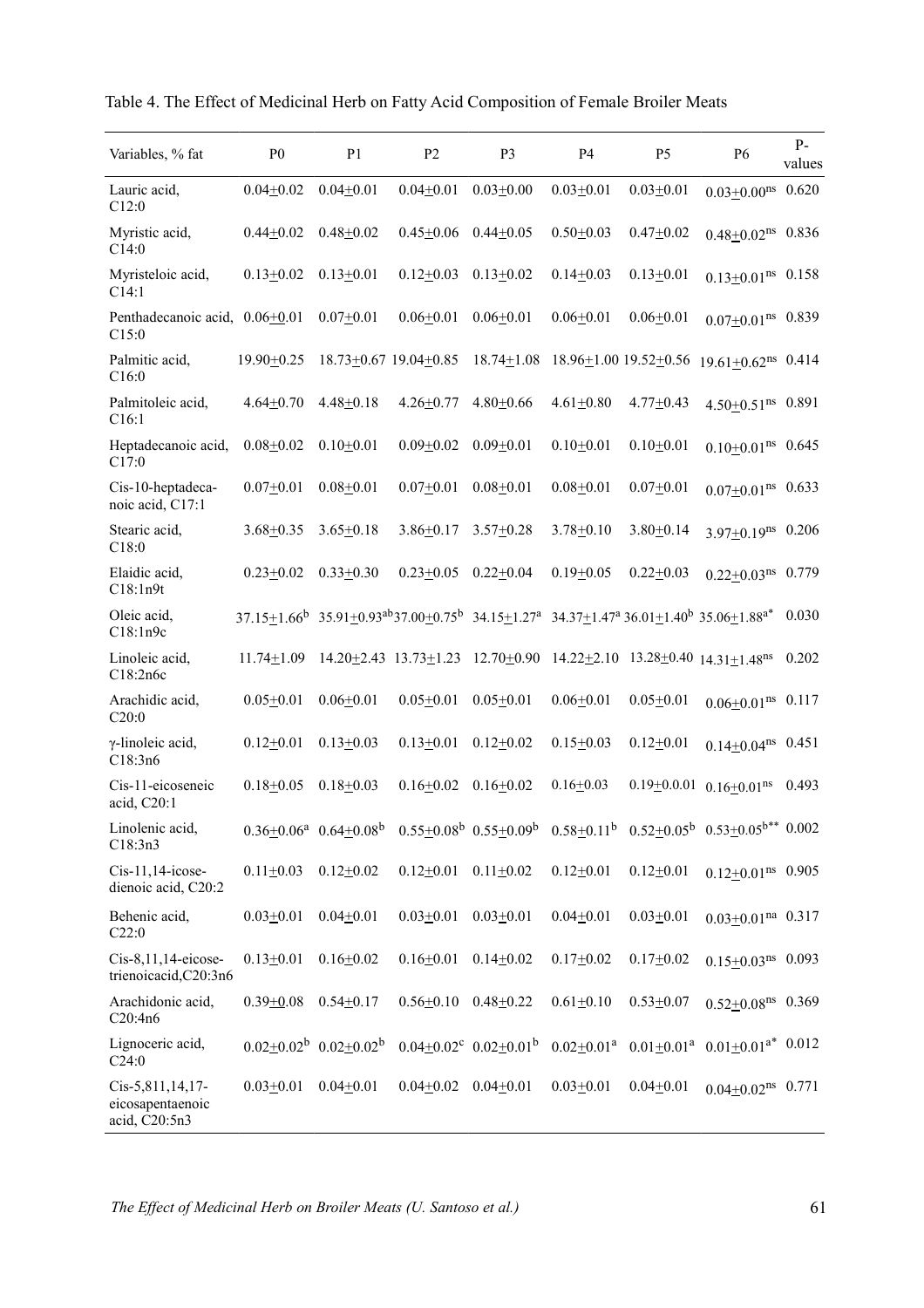| Variables, % fat                                           | P <sub>0</sub>                | P1                                         | P <sub>2</sub>                                            | P3                                                 | P <sub>4</sub>                                          | <b>P5</b>        | P6                                  | $P-$<br>values |
|------------------------------------------------------------|-------------------------------|--------------------------------------------|-----------------------------------------------------------|----------------------------------------------------|---------------------------------------------------------|------------------|-------------------------------------|----------------|
| $Cis-4,7,10,13,16,19-$<br>docosahexaenoic acid.<br>C22:6n3 | $0.05 + 0.01$                 | $0.06 + 0.03$                              | $0.04 + 0.02$                                             | $0.07+0.05$                                        | $0.05 + 0.03$                                           | $0.05 + 0.02$    | $0.05 + 0.02$                       | 0.853          |
| Total fatty acids                                          | $79.60 + 1.08$                | $80.15 + 3.26$                             |                                                           | $80.80+1.90$ $76.72+1.90$ $79.02+2.83$             |                                                         | $80.26 \pm 2.17$ | $80.33 + 03.73$ <sup>ns</sup> 0.365 |                |
| Saturated fatty acids                                      | $24.19 + 1.41$ $23.06 + 0.64$ |                                            |                                                           | 23.53+0.74 22.92+1.24 23.43+1.03                   |                                                         | $23.98 + 0.67$   | $24.25 + 0.50$ <sup>ns</sup>        | 0.333          |
| Unsaturated fatty acid $55.17 \pm 1.19$ $56.84 \pm 3.55$   |                               |                                            |                                                           | $57.01 \pm 1.31$ $53.56 \pm 1.31$ $55.33 \pm 2.91$ |                                                         | $56.04+1.55$     | $55.85 + 3.54$ <sup>ns</sup>        | 0.494          |
| - Omega 3                                                  | $0.44 + 0.07a$                | $0.74+0.11b$                               |                                                           |                                                    | $0.63+0.08^b$ $0.63+0.14^b$ $0.67+0.11^b$ $0.61+0.04^b$ |                  | $0.63 \pm 0.05^{b*}$                | 0.010          |
| - Omega 6                                                  | $12.30 + 1.14$                | $14.93 + 2.59$                             |                                                           | $14.46+1.30$ $13.35+1.13$                          | $15.03 + 2.20$                                          | $13.98 + 0.45$   | $15.02 \pm 1.58$ <sup>ns</sup>      | 0.198          |
| - Omega 39                                                 |                               | $37.38 + 1.66^b$ 36.24 + 1.07 <sup>b</sup> | $37.23+0.72^b$ $34.36+1.30^a$ $34.57+1.46^a$ $36.22+17^b$ |                                                    |                                                         |                  | $35.27 \pm 1.86^{a*}$               | 0.030          |

Table 4. The Effect of Medicinal Herb on Fatty Acid Composition of Female Broiler Meats (continues)

P0= the control; P1= *Sauropus androgynus* leaf; P2= Bay leaf; P3= Basil leaf; P4= Papaya leaf; P5= *Moringa* leaf; P6= Noni fruit

meat iron. Broiler fed diet containing either *Sauropus androgynus* leaf, bay bay leaf, papaya leaf or noni fruit increased meat calcium. Broiler fed diet containing either *Sauroupus androgynus* leaf, papaya leaf, *Moringa* leaf or noni fruit increased meat phosphorus. It was concluded that *Sauropus androgynus* leaf was the most effective to produce broiler meats, which low in fat content but high in protein, mineral and omega 3 unsaturated fatty acids.

#### **ACKNOWLEDGEMENTS**

The authors thanks to the Directorat General of Higher Education, Ministry of Researh, Technology and Higher Education, Indonesia under contrant number 890/UN30.15/LT/2017.

#### **REFERENCES**

- Abdalla, H. O., N. N. A. Ali, F. S. Siddig and S. A. M. Ali. 2013. Improving tenderness of spent layer hens meat using papaya leaves (*Carica papaya*). Pak. Vet. J. 33(1):73-76.
- Aiura, F.S. and M.R.B. de Carvalho, 2007. Body lipid deposition in *Nile tilapia* fed on rations containing tannin. Pesq. Agropec. Bras. 42(1): 51-56.
- Al Juhaimi, F., E. E. Babiker, K. Ghafoor and M. M. Ozcan. 2016. Fatty acid composition of three different *Moringa* leave oils. La Rivista Delle Sostanze Grasse, Vol. XCIII:111-113.
- Alla, G., Al-Hashimi and S. A. Mahmood. 2016. The nutritional value and antioxidant activity of bay leaves (*Laurusn obilis* L.). Bas. J. Vet. Res. 15(4):10-23.
- Al-Fataftah, A. A., S. M. Herzallah, K. Alshawabkeh and S. A. Ibrahim. 2013. Administration of lactic acid bacteria to enhance synthesis of vitamin B12 and B6 and lower cholesterol levels in poultry meat. J. Food Agric. Environ. 11(2):604-609.
- Almeida, J. C. de, M. S. Perassolo, J. L. Camargo, N. Bragagnolo and J. L. Gross, 2006. Fatty acid composition and cholesterol content of beef and chicken meat in Southern Brazil. Bra. J. Pharmaceutical Sci. 42(1):109-117.
- Anavi, S. 2013. Nutrition and Health- The Importance of Potassium. International Potash Institute. Editor P. Imas. ISBN 978- 3-905887-08-2.
- AOAC, 2012. Official Methods of analysis. 19 ed. Association of Official Analytical Chemist, Washington, D. C.
- Atowadi, S. E., J. C. Atowadi, G. A. Idakwo, B. Pfundstein, R. Haubner, G. Wurtele, H. Bartsch and R. W. Owen. 2010. Evaluation of the polyphenol content and antioxidant properties of methanol extracts of the leaves, stem, and root barks of *Moringa oleifera* Lam. J. Med. Food 13:710-716.
- Basar, S. and J. Westendorf. 2012. Mineral and trace element concentrations in *Morinda citrifolia* L. (noni) leaf, fruit and fruit juice. Food Nutr. Sci. 3: 1176-1188.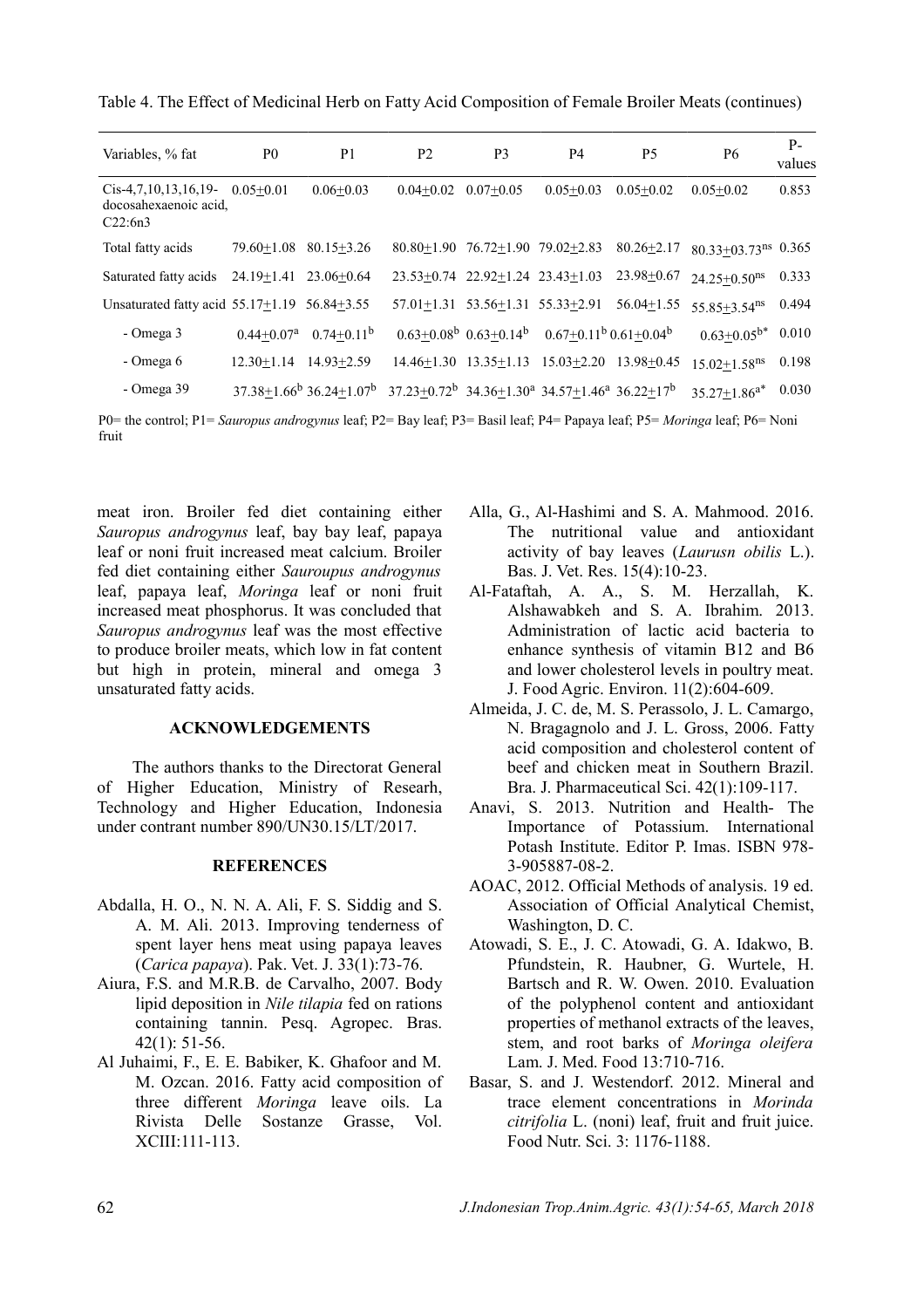- Barton, M. D. and W. S. Hart. 2001. Public health risks: Antibiotic resistance- A review. Asian-Aust. J. Anim. Sci. 14:414-422.
- Bleiziffer, R., C. Mesaros, S. Sulvar, P. Podea, A. Iordache, F. D. Yudin and M. Culea. 2017. Comparative characterization of basil, mint and sage extracts. Studia Ubb Chemia, LXII, 2, Tom II, 2017 (p. 373-385).
- Dany, D. C., O. O. Jorge, S. V. Ángel, S. D. Enrique, P. R. Valentín, M. H. Víctor and S.F. Luis. 2016. Effect of Moringa olifera meal inclusion on meat quality from the Mexican Hairless Pig. ARPN J. Agric. Biol. Sci. 11(4):131-141.
- Dinh, T. T. N., J. R. Blanton Jr., J. C. Brooks, M. F. Miller and L. D. Thompson. 2008. A simplified method for cholesterol determination in meat and meat products. J. Food Composition Analysis. 21(4):306-314.
- Dinh, T. T. N., L. D. Thompson, M. L. Galyean, J. C. Brooks, K. Y. Patterson and L. M. Boylan. 2011. Cholesterol content and methods for cholesterol determination in meat and poultry. Comprehensive Reviews in Food Sci. Food Safety. 10(5):269-289.
- Dzida, K. 2010. Nutrients contents in sweet basil (*Ocimum basilicum* L.) herb depending on calcium carbonate dose and cultivar. Acta Sci. Por., Hortorum Cultus, 9: 143-151.
- Fenita, Y., Warnoto and A. Nopis. 2011. Pengaruh pemberian air buah mengkudu (Morinda citrifolia L.) terhadap kualitas karkas ayam broiler. J. Sain Peternakan Indonesia 6:143- 150.
- Gopalakrishnan, N., K. Doriya and D.S. Kumar. 2016. *Moringa oleifera*: A review on nutritive importance and its medicinal application. Food Sci. Human Wellness. 5: 49-59.
- Gurbuz, Y. and I. A. Ismael. 2016. Effect of peppermint and basil as feed additive on broiler performance and carcass characteristics. Iranian J. App. Anim. Sci. 6:149-156.
- Hamiyanti, A. A., B. Sutomo, A. F. Rozi, Y. Adnyono and R. Darajat. 2013. Pengaruh penambahan tepung kemangi (*Ocimum basilicum*) terhadap komposisi kimia dan kualitas fisik ayam broiler. Jurnal Ilmu-Ilmu Peternakan 23 (1):25-29.
- Henderson, J. W. Jr. and A. Brooks. 2010. Improved amino acid methods using agilent zorbax eslipse plus C18 columns for a variety of agilent LC instrumentation and

separation goals.Agilent Technologies, Inc. 2850 Centerville Rd Wilmington, DE 19808, USA.

- Hoe, V. B. and K. H. Siong. 1999. The nutritional value of indigenous fruits and vegetables in Sarawak. Asia Pac. J. Clin. Nutr. 8(1):24-31.
- Imik, H., A. Hayirli, L. Turgut, E. Lacin, S. Celebi, F. Koc and L. Yildiz. 2006. Effects of additive on laying performance, metaboloic profile, and egg quality of hens fed a high level sorghum (*Sorghum vulgare*) during the peak layaing period. Asian-Aust. J. Anim. Sci. 19:573-581.
- Ismoyowati, D. Indrasanti and J. Sumarmono. 2016. Blood biochemical profiles, growth performance, carcass characteristics and meat quality of Mallard and Muscovy ducks fed diet supplemented with bay leaf (*Syzygium polyanthum*). Int. J. Poultry Sci. 15:21-26.
- Jafari, S., Y. M. Goh, M. A. Rajion, M. F. Jahromi, Y. H. Ahmad and M. Ebrahim. 2017 Papaya (*Carica papaya*) leaf methanolic extract modulates in vitro rumen methanogenesis and rumen biohydrogenation. Anim. Sci. J. 88:267-276.
- Khaksefidi, A and Sh. Rahimi. 2005. Effect of probiotic inclusion in the diet of broiler chickens on performance, feed efficiency and carcass quality. Asian-Aust. J. Anim. Sci. 18:1153-1156.
- Kirubakaran, A., D. Narahari, T. E. Valavan and A. S. Kumar. 2011. Effects of flaxseed, sardines, pearl millet, and holy basil leaves on production traits of layers and fatty acid composition of egg yolks. Poultry Sci. 90:147-156.
- Kurniawan, D, E. Widodo and I. H. Djunaidi. 2015. Lipid profiles of blood serum and fatty acid composition of meat of hybrid duck fed diet supplemented with noni (*Morinda citrifolia*) fruit meal. JITV 20(3):200-206.
- Lee, O. H., H. B.Lee, J. Lee, J.Y. Son, S. K. Rhee, H. D. Kim, Y. C. Kim and B. Y. Lee.2005. Chemical properties of olive and bay leaves. J. Korean Soc. Food Sci. Nutr. 34(4):503- 508.
- Lindsay, C. and K. D. Golden. 2012. *Morinda citrifolia*: Amino acid and lipid content of the noni fruit at various stages of maturity. J. Sci. Res. 4(2):467-476.
- Liu, B., W. Li, Y. Chang, W. Dong and L. Ni. 2006. Extraction of berberine from rhizome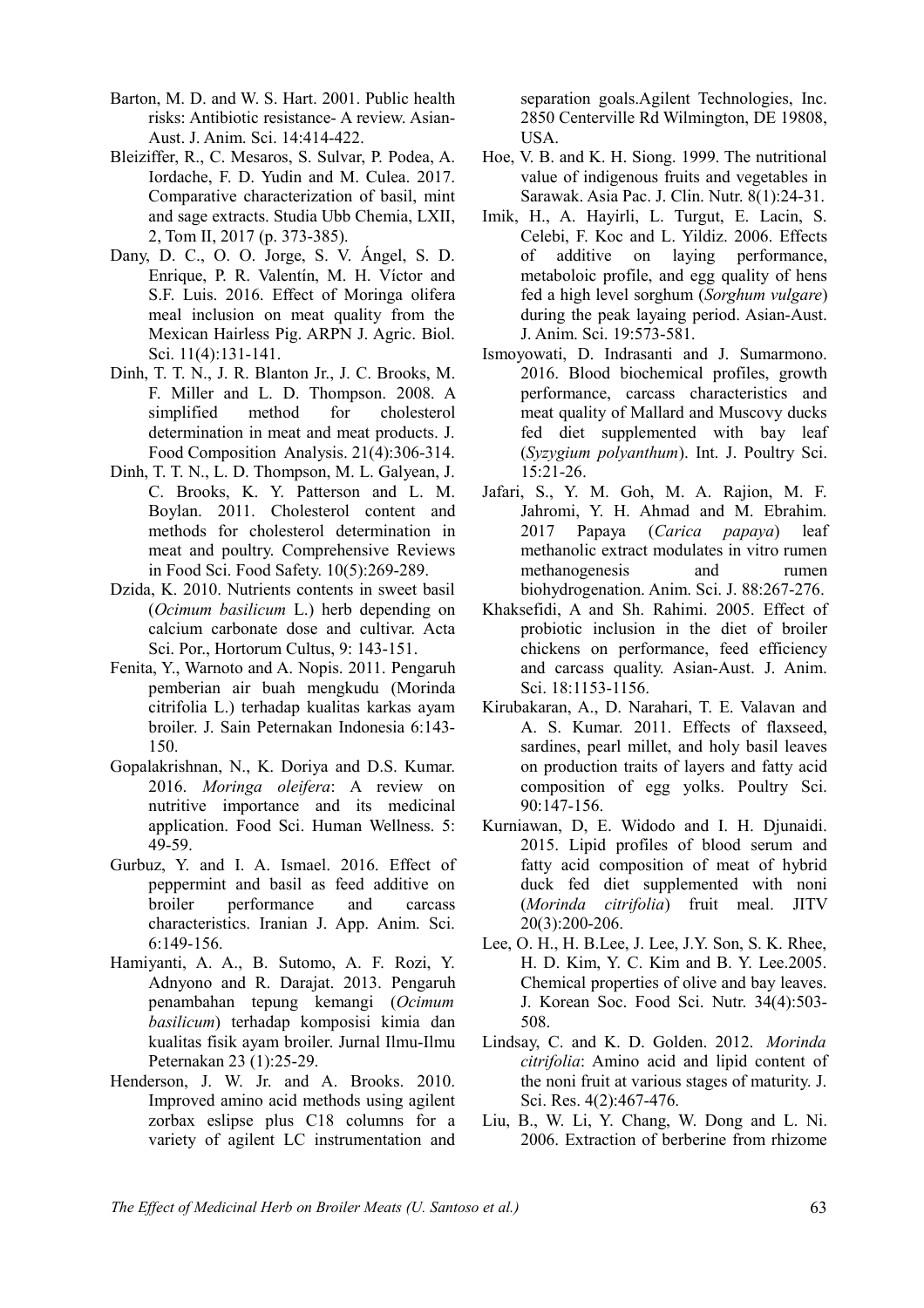of *Coptis chinensis* Franch using supercritical fluid extraction. J. Pharm. Biomed. Anal. 41:1056–1060.

- Moyo, B., S. Oyedemi, P. J. Masika and V. Muchenje. 2012. Polyphenolic content and antioxidant properties of *Moringa oleifera* leaf extracts and enzymatic activity of liver from goats supplemented with *Moringa oleifera* leaves/sunflower seed cake. Meat Sci. 91:441-447.
- Okereke, C. J. and J. O. Akaninwor. 2013. The protein quality of raw leaf, seed and root of *Moringa oleifera* grown in Rivers State, Nigeria. Annals Biol. Res., 4 (11):34-38.
- Olaofe, O., E. I. Adeyeye and S. Ojugbo. 2013. Comparative study of proximate, amino acids and fatty acids of *Moringa oleifera* tree. Elixir Appl. Chem. 54:12543-12554.
- Renkema, K. Y., R. T. Alexander, R. J. Bindels and J. G. Hoederop. 2008. Calcium and phosphate homeostasis: Concerted interplay of new regulators. Annals Med. 40:82-91.
- Restiayanti, L., I. G. N. G. Bidura and N. L. G. Sumardani. 2014. Pengaruh pemberian ekstrak daun kelor (*Moringa oleifera Lam*) dan daun bawang putih (*Allium sativum*) melalui air minum terhadap distribusi lemak tubuh dan kadar kolesterol broiler umur 2-6 minggu. Peternakan Tropika, 2(3):402-414.
- Santoso, U., S. Ohtani and K. Tanaka. 2000. Tuchung leaf meal supplementation reduced an increase in lipid accumulation of chickens stimulated by dietary cholesterol. Asian-Aus. J. Anim. Sci. 13:1758-1763.
- Santoso, U. 2001. Pengaruh ekstrak daun katuk terhadap mutu karkas ayam broiler. Buletin Ilmu Peternakan dan Perikanan. 7: 22-28.
- Santoso, U. and Sartini. 2001. Reduction of fat accumulation in broiler chickens by *Sauropus androgynus* (Katuk) leaf meal supplementation. Asian-Aust. J. Anim. Sci. 14:346-350.
- Santoso, U., Suharyanto and E. Handayani. 2001. Effects of *Sauropus androgynus* (katuk) leaf extract on growth, fat accumulation and fecal microorganisms in broiler chickens. J. Ilmu Ternak Vet. 6(4):220-226.
- Santoso, U., J. Setianto and T. Suteky. 2005. Effect of *Sauropus androgynus* (katuk) extract on egg production and lipid metabolism in layers. Asian-Aust. J. Anim. Sci. 18:364-369.
- Santoso, U., Kususiyah, Y. Fenita, S. Winarsih and A. M. H. Putranto. 2010. Pengaruh

suplementasi ekstrak daun katuk plus tepung kunyit pada pakan broiler berlemak tinggi terhadap kualitas karkas dan berat organ dalam. J. Sain Peternakan Indonesia 5:87- 94.

- Santoso, U. 2014. Katuk, Tumbuhan Obat Multikhasiat. Badan Penerbit Fakultas Pertanian (BPFP) Universitas Bengkulu, Bengkulu.
- Santoso, U. 2015. Pengaruh ekstrak daun pepaya terhadap berat badan, toksisitas, karakteristik organoleptik dan kualitas daging pada broiler. J. Inovasi. 1(2):67-76.
- Santoso, U. and Y. Fenita. 2015. Pengaruh pemberian daun pepaya (*Carica papaya*) terhadap kadar protein dan lemak pada telur puyuh. J. Sain Peternakan Indonesia. 10:71- 76.
- Santoso, U., Y. Fenita, Kususiyah and I. G. N. G. Bidura. 2015. Effect of fermented *Sauropus androgynus* leaves on meat composition, amino acid and fatty acid compositions in broiler chickens. Pak. J. Nutr. 14:799-807.
- Santoso, U and Y. Fenita. 2016. The effect of *Sauropus androgynus* leaf extract on performance, egg quality and chemical composition of eggs. J. Indonesian Trop. Anim. Agric. 41(3):125-134.
- Santoso, U. Y. Fenita and E. Sulistyowati. 2017a. Effect of *Sauropus androgynus* leaf extract, fish oil and vitamin E on performance, egg quality and composition in laying hens. J.Indonesian Trop.Anim.Agric. 42(2):88-98.
- Santoso, U., Y. Fenita and Kususiyah. 2017b. The Effect of medicinal herb inclusion on hematologic status and blood lipid profiles in broiler chickens. Int. J. Poultry Sci., 16: 415-423.
- Santoso, U., Y. Fenita and Kususiyah. 2017c. Effect of fermented *Sauropus androgynus* leaf extract on the chemical composition of broiler meat. Pak. J. Nutr. 16:306-313
- Sharma, D. K., B. Tiwari, R. Kr. Singh, S. Sahu, S. C. Mathur, R. M. Singh and G. M. Singh. 2013. Estimation of minerals in *Carica papaya* L. leaf found in Northern India by using ICP. Int. J. Sci. Eng. Res. 4: 1012- 1019.
- Simitzis, P. E., S. G. Deligeorgis, J. A. Bizelis, A. Dardamani, I. Theodosiou and K. Fegeros. 2008. Effect of dietary oregano oil supplementation on lamb meat characteristics. Meat Sci. 79:217–223.
- Suharti, S., A. Banowati, W. Hermana and K. G.